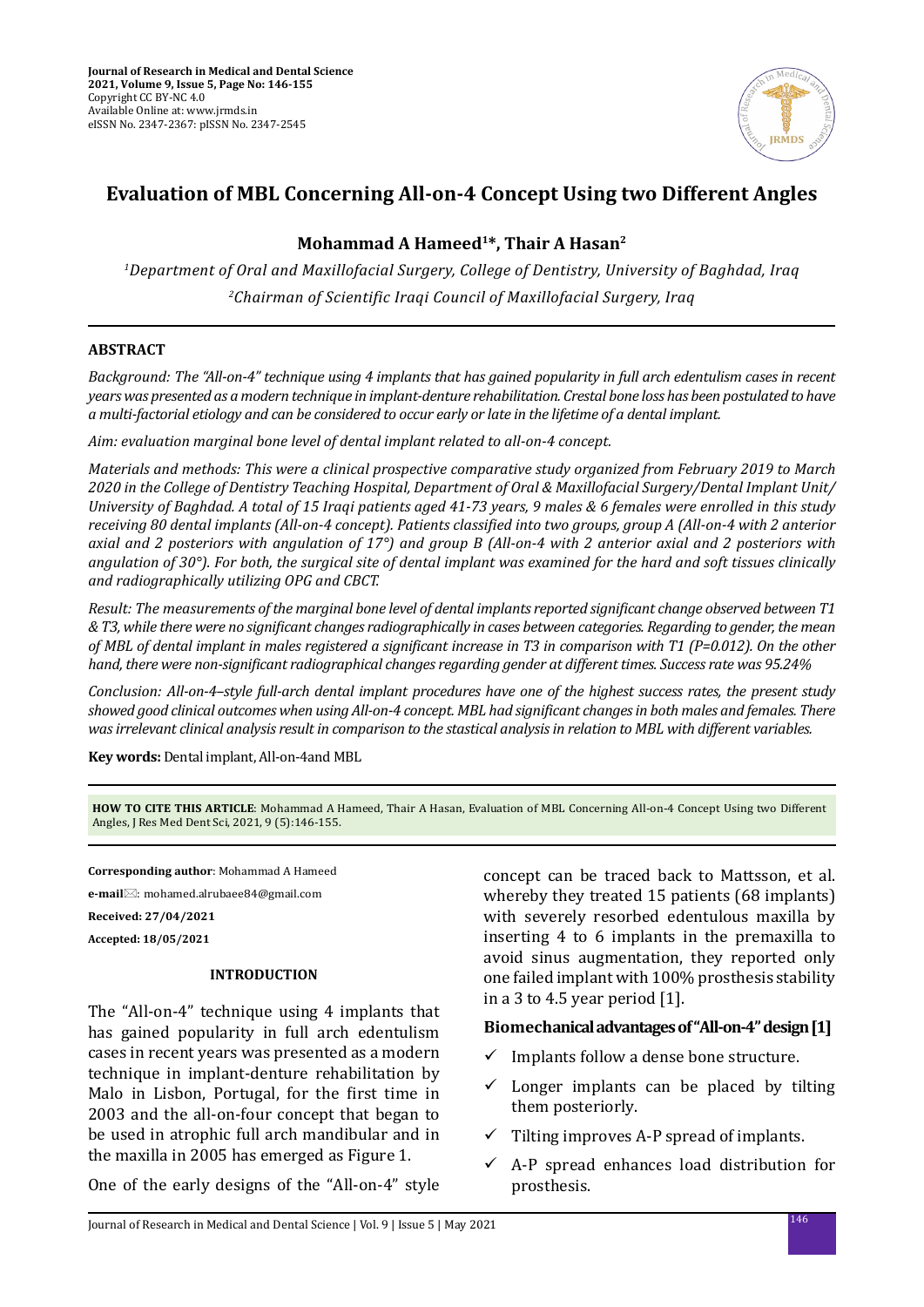

**Figure 1: Schematic picture of mandibular "All-on-4" [2].**

- $\checkmark$  Shorten cantilever (maximum of 7 mm for maxilla and 1.5–2.0 \_ A-P spread for mandible) reduces prosthetic fracture/ instability and marginal bone height stability.
- $\checkmark$  Marginal bone height of implants is maintained with rigid prosthesis.
- $\checkmark$  Tilted implants have similar success rate as traditional implants when splinted together.

Marginal bone level: Defined as the distance from the first bone implant contact (BIC) to the junction of the roughened micro thread and the smooth, beveled implant surface was determined at the mesial and distal aspect of the implant [3]. Marginal bone loss is evaluated from the radiography; this should not be greater than 1.5 mm in the first year (osteointegration period), and 0.1 mm during each successive year (follow-up period) [4].

When implants are loaded, they are subjected to some degree of micromotion; the displacement of the implant relative to bone generates stress and strain that will result in the local deformation of supporting interfacial tissues [5,6]. Micromotion and the ensuing local tissue deformation can affect bone healing, cause fibrous encapsulation, induce bone resorption, and lead to implant loosening [6,7]. The resorption of marginal bone usually begins from the bone cortex [8].

Crestal bone loss has been postulated to have a multi-factorial etiology [9] and can be considered to occur early or late in the lifetime of a dental implant. Here, early means within the first year after placement and crestal bone loss observed is a consequence of bone remodeling subsequent to surgical and restorative procedures and early loading challenges undertaken by an implant and its associated prosthesis [10,11], the cumulative effect of chronic etiological factors that are immunological (foreign body reaction), environmental, including patient factors such as motivation, smoking, bruxism, and infection/ inflammation, and the influence of clinician (surgeon/prosthodontist) may influence late CBL [10,11].

#### **MATERIALS AND METHODS**

### **Study sample**

This was a clinical prospective comparative study organized from February 2019 to March 2020 in the College of Dentistry Teaching Hospital, Department of Oral & Maxillofacial Surgery/Dental Implant Unit/University of Baghdad. A total of 15 Iraqi patients aged 41-73 years, 9 males & 6 females were enrolled in this study receiving 80 DI (All-on-4 concept).

Patients classified into two groups, group A (Allon-4 with 2 anterior axial and 2 posteriors with angulation of 17°) and group B (All-on-4 with 2 anterior axial and 2 posteriors with angulation of 30°). For both, the surgical site of DI was examined for the hard and soft tissues clinically and radiographically utilizing OPG and CBCT. The total performed implants 80 DI was for both groups, 40 DI for each group.

### **Inclusion criteria**

- $\checkmark$  Patient's ≤18 years with complete jaw edentulism.
- $\checkmark$  Patient was with good general condition or with other diseases that do not influence BHP.
- $\checkmark$  Completely edentulous maxilla and mandible or presence of teeth with an unfavorable long-term prognosis to be extracted.
- $\checkmark$  Adequate available alveolar bone height and width in between premolars regions.
- $\checkmark$  Patients who refused any kind of sinus augmentation procedure when the subantral distance being less than 3 mm and require 2- stage sinus lift procedure in maxilla, also patients refused to undergo any kind of Inferior Alveolar Nerve (IAN) transposition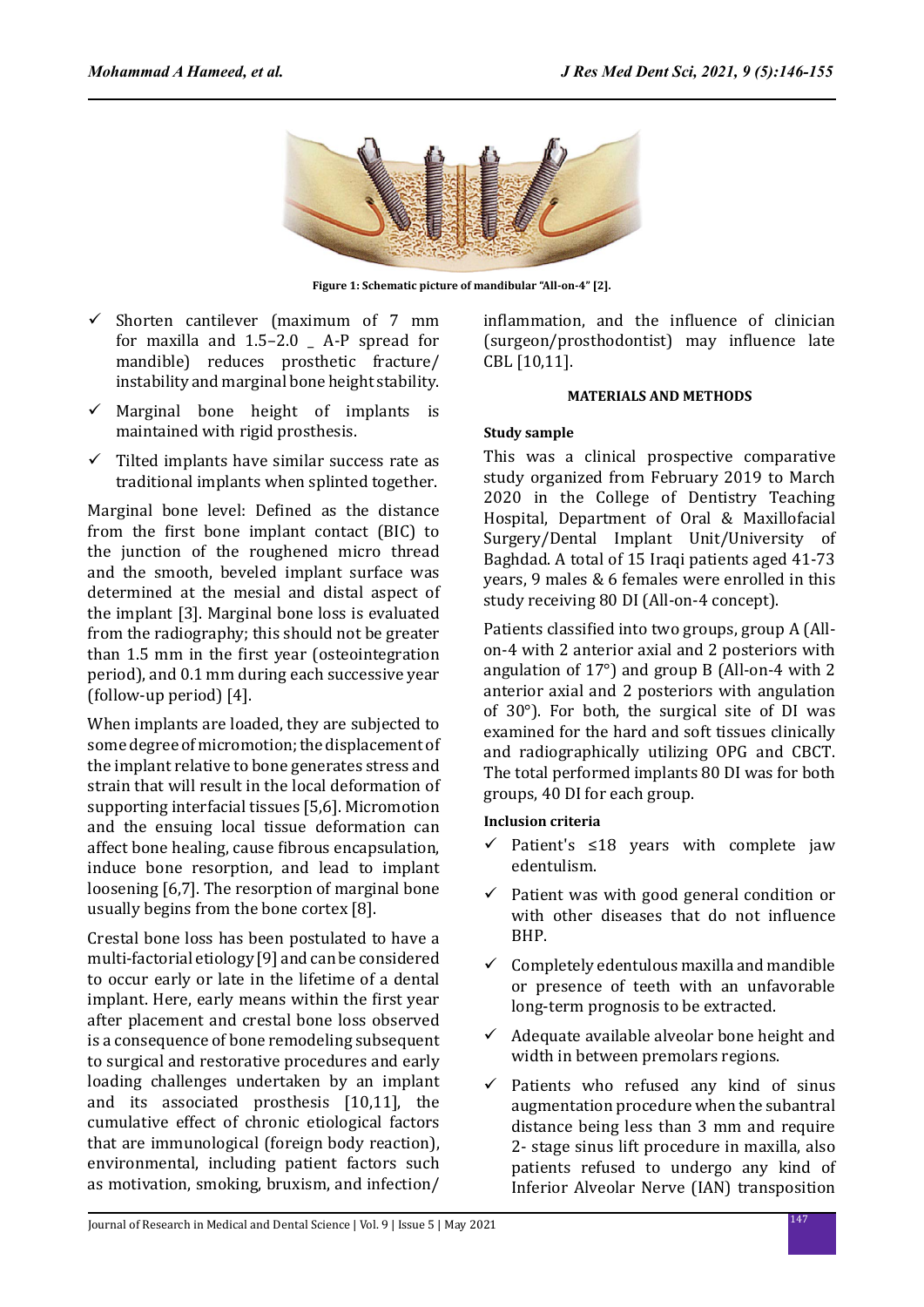procedure (lateralization) view to insufficient alveolar bone height in the mandible.

## **Exclusion criteria**

- $\checkmark$  Presence of local acute infection at the implant site or any evidence of local pathological conditions in implant zone.
- $\checkmark$  Poor oral hygiene and poor motivation to initiate/maintain good oral hygiene.
- $\checkmark$  Any systemic diseases or condition that influence bone healing.
- $\checkmark$  Anatomical limitation that interferes with performance with this procedure.
- $\checkmark$  Clinical evidence of parafunctional habits.

A preliminary preoperative OPG was taken as a standard radiograph for documentation and assessment of the available alveolar bone height taking in consideration the amount of magnification and important anatomical structures such as (the anterior wall of maxillary sinus, floor of nasal cavity, mandibular canal, and mental foramen), Also, it was important to identify the presence of any pathology in the implant zone and the relation of the proposed DI to the anatomical limitations. CBCT for indicated cases (candidates) was taken to evaluate the available bone of the maxilla and mandible in a 3-dimensions view.

### **Surgical procedure**

### **Approaches "All-on-4"**

In rehabilitation a crestal incision was made from first molar to first molar region with distally bilateral vertical buccal oblique incision, full-thickness mucoperiosteal flap reflection using Molt # 9 and\or Haworth periosteal elevator was performed to locate a bluish hue of maxillary sinus in maxilla and mental foramen in mandible, alveolar osteotomy was made with surgical bur, The ridge crest was trimmed to remove any sharp edges and irregularities using surgical bur and surgical handpiece, After a drilling with  $a \approx 2.4$  mm drill to 10-mm depth using a dental engine handpiece set at 800 rpm and torque equal to 35 N/cm, an All-on-4 Guide (Trigonometer, Nucleoss Turkey) was placed in the midline. The contour of the guide should be adjusted so as it follows the opposing arch; this allows implants to be directed against the opposing arch for proper inclination. Starting with the anterior implant sites, drilling with a pilot drill (starter drill) at least 10 mm from the previously midline guide (lateral incisor position) according to jaw size and anatomical variation, sequential drilling until reaching the final size with  $0^\circ$ . The two axially anterior implants were inserted in the anterior region parallel to the midline following the jaw axially to avoid buccal bone plate penetration, Implant placed with 35 rpm speed using motorized way and then finally seated with manual ratchet, Posterior implant position at second premolar position with same technique and insertion torque. The exact location of the anterior wall of maxillary sinus was important to locate and with attention to locate and avoid damaging the mental nerve and neurovascular bundle clinically with direct vision because it allows the posterior implants to be placed angulated distally with either 17°or 30° with respect to the guide.

Raes, et al. [3] in their study utilized two views (coronal & sagittal) in the determination of the marginal bone level change around the fixture. The three-dimensional position of the implant in the dental arch of the patient could be stored by determination of the central point of the apical and coronal part of the implant. Subsequently, the software calculated a three-dimensional rotation and constructed horizontal planes perpendicular to the long axis of the implant and the marginal bone level was measured, Figure 2. The authors mentioned that when thin cortical bone was present adjacent to dental implants, the resolution of the CBCT was insufficient in comparison with light microscopy especially in case of thin buccal bone.

After a discussion with the radiologist about the above-mentioned study to get more accurate results with standardization as possible in this study, the readings were done after the software calculated a three dimensional-rotation about 45ºof the coronal index distally in the axial view. This method indicated that there was an absolute difference in readings found in views with rotation or without rotation as seen in Figure 3.

For both groups, the patients were subjected to CBCT examination 7 days after surgery to determine the MBL as baseline data. CBCT is taken again after 12 weeks of healing period and 24 weeks following placement of DI and loading of the prosthesis. The evaluation was made with (KAVO OP 3D; Germany) and field of view (13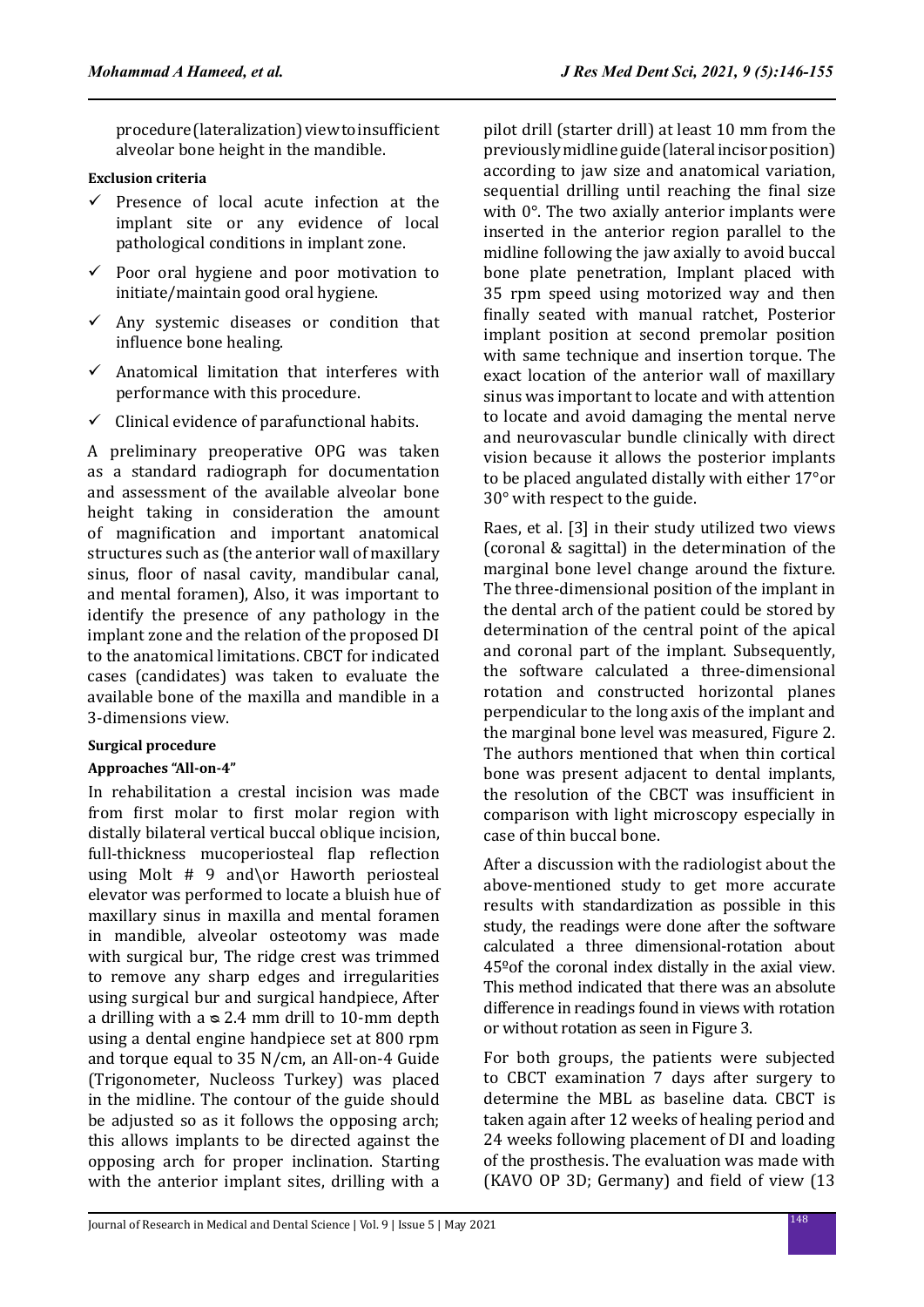

**Figure 2: (A) Four axial planes through the implant's long axis allows eight bone level measurement positions; (B) implant with coronal implant abutment reference line and buccolingual measurement positions [3].** 



**Figure 3: CBCT views of posterior fixture of the same patient 7 days after surgery with and without axial software 3Drotation.**

 $\times$   $\le$  15 cm). According to the manufacturer the apparatus provides no distortion. Two views (coronal & sagittal) used in the determination of the marginal bone level change around the fixture. Initially, the three-dimensional position of the implant in the axial view was determined by the allocation of the central point of the implant. The software program calculated a three-dimensional rotation of the coronal index about 45˚ toward the distal side of all fixtures in the axial view. The marginal bone level was evaluated by determining the horizontal plane at the apical part and perpendicular to the long axis of the fixture. This resulted in four circumferential measurements buccomesial, linguomesial, buccodistal, linguodistal from the apical part of the implant to the margin of the crest. The average values of these sides also can be taken to estimate overall bone level change (Figures 4-6).

#### **RESULTS**

Fifteen patients contributed to this study aged from 41-73 years with an average of 59.8 years. The highest percentage (73.3%) was reported >50y as demonstrated. This study included 9 males and 6 females (60% vs 40%) respectively with a male to female ratio of 1.5:1. Eighty-four DI were installed in twenty-one jaws according to All-on-4 concept, one case dropped out after four weeks. Nine male patients (twelve jaws) were contributed in this study with six females (eight jaws) as explained in Figure 7.

### **Effect of time on the MBL of dental implants**

The measurements of the marginal bone level of dental implants reported significant change observed between T1 & T3, while there were no significant changes radiographically in cases between categories as presented in table 1 based on classification of Misch, et al. [12].

#### **Correlation of time and gender difference regarding the MBL of dental implants at each region**

Regarding to gender, the mean of MBL of DI in males registered a significant increase in T3 in comparison with T1 (P=0.012). On the other hand, there were non-significant radiographical changes regarding gender at different times as illustrated in a Table 2.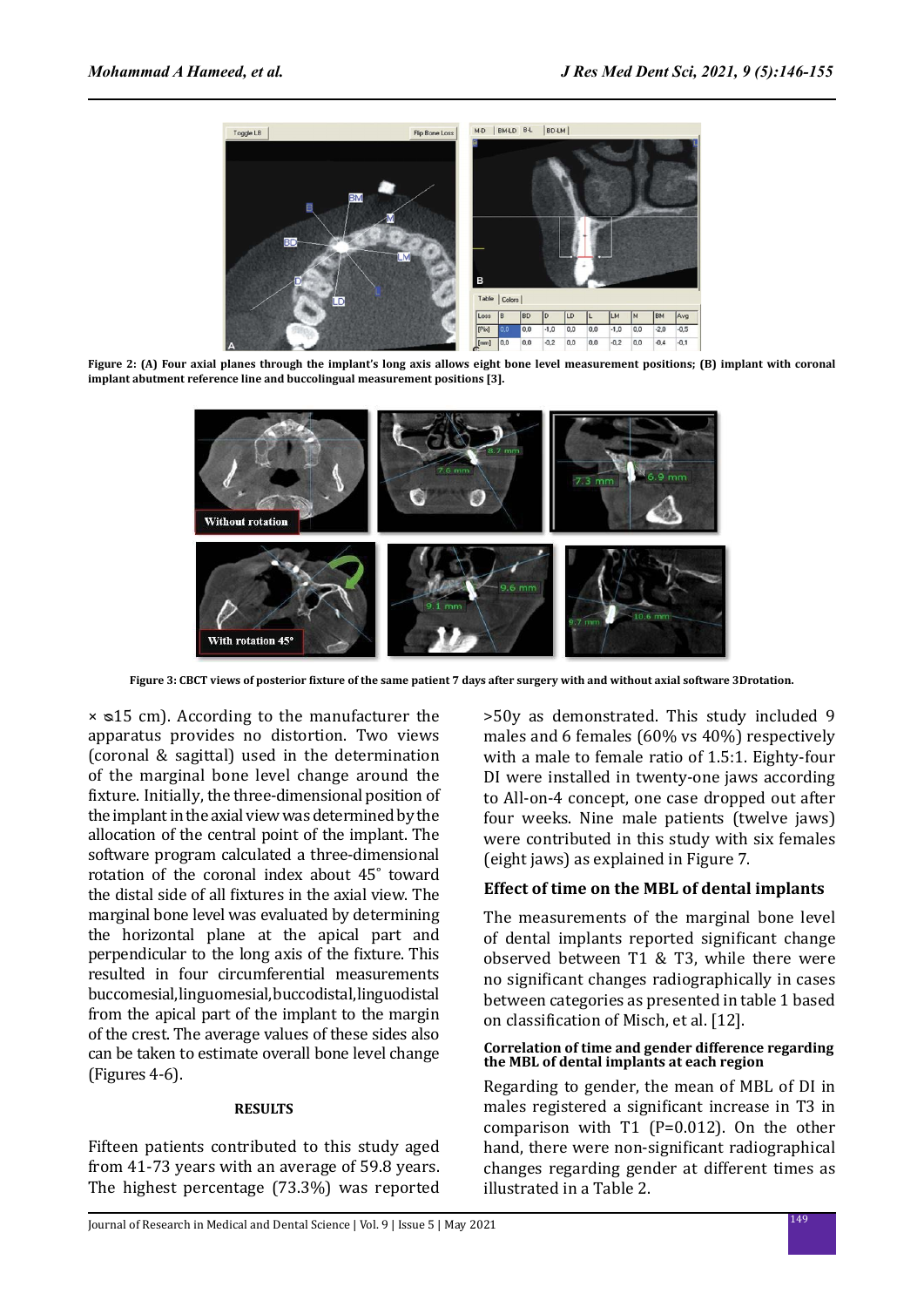

**Figure 4: (A,B,C) MBL 7 days after surgery with 45º 3D rotation (Base line measurement (DB: distobuccal, ML: mesiolingual, MB: mesiobuccal, DL: distolingual) (D) Panoramic view of CBCT.**



**Figure 5: (A-C) MBL12 weeks after surgery with 45º 3D rotation (D) Panoramic view of CBCT.**



**Figure 6: (A-C) MBL 24 weeks after surgery with 45º 3D rotation (D) Panoramic view of CBCT.**

#### **Angle difference in the posterior region regarding the MBL of dental implants**

Table 3 demonstrate there was a significant change in statistical analysis (P=0.024) between angles and there were no clinical differences in the comparison between DI angles at different time.

## **Correlation of time and jaw differences regarding the MBL of dental implants at each time**

The mean of MBL around DI in the mandibular jaw was significantly increased at T3 than T1 (10.50 VS 10.99) (P=0.007), from the other side,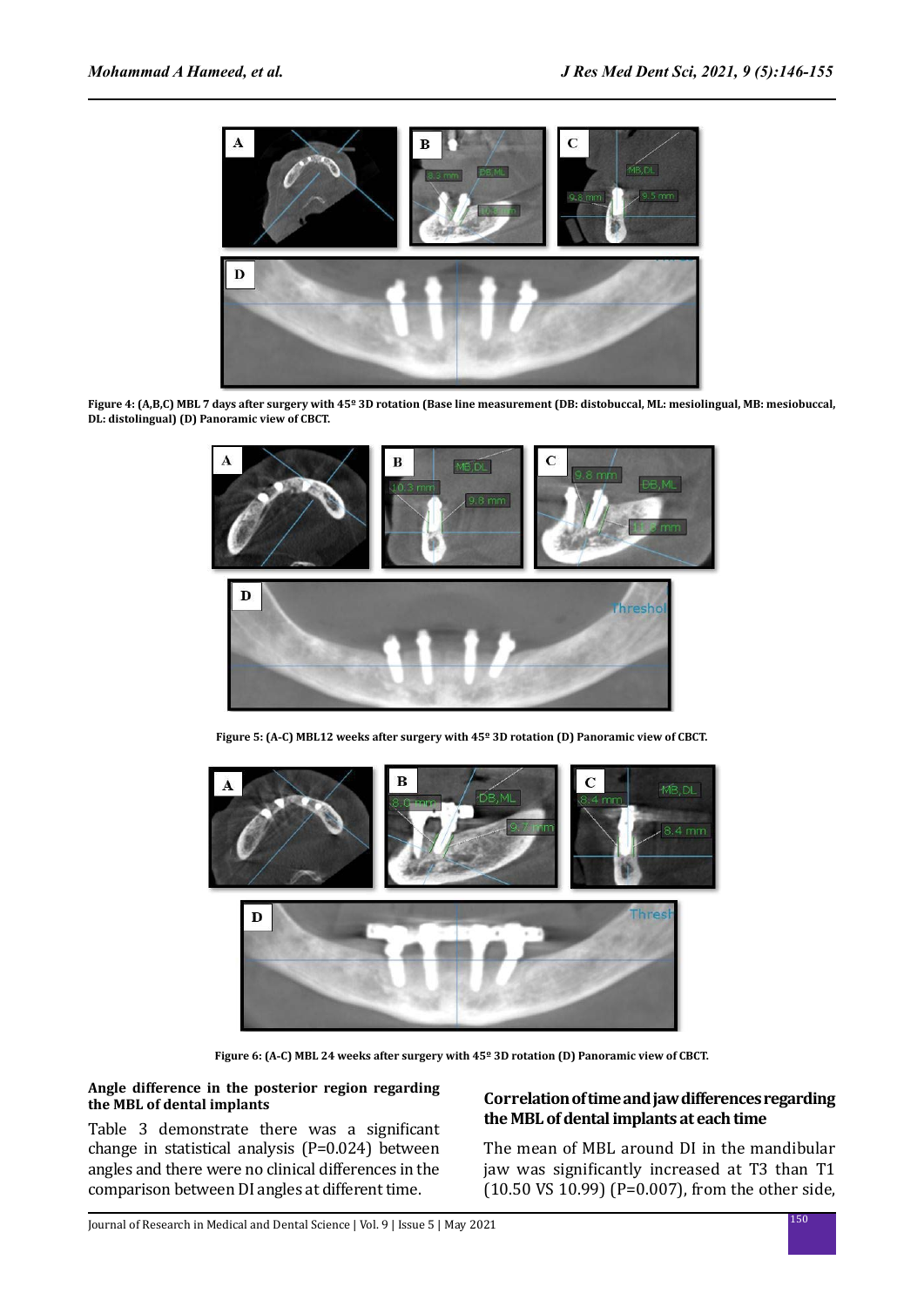

**Figure 7: Bar chart for the distribution of patients jaws according to the gender in each jaw.**

|               | Time           | <b>Descriptive statistics</b> |       |          |      |       |           | <b>Time difference</b> | Radiographic analysis |         |  |
|---------------|----------------|-------------------------------|-------|----------|------|-------|-----------|------------------------|-----------------------|---------|--|
| Alveolar wall |                |                               |       |          |      |       |           |                        | Difference of MBL     |         |  |
|               |                | No.                           | Mean  | S.D.     | Min. | Max.  | p-value   | Remained               | Changed               | p-value |  |
|               | T1             | 20                            | 10.96 | 0.86     | 9.38 | 12.53 | $0.001**$ | 17 (85%)               |                       |         |  |
| Overall       | T <sub>3</sub> | 20                            | 10.57 | 0.67     | 9.33 | 11.8  |           |                        | 3(15%)                |         |  |
| Axial         | T1             | 20                            | 10.95 | 1.11     | 8.41 | 12.53 | $0.009*$  |                        |                       |         |  |
|               | T <sub>3</sub> | 20                            | 10.58 | <b>T</b> | 8.68 | 12.28 |           | 18 (90%)               | 2(10%)                |         |  |
|               | T1             | 20                            | 11    | 1.03     | 9.18 | 13.3  |           |                        |                       |         |  |
| Post.         | T <sub>3</sub> | 20                            | 10.56 | 0.94     | 8.73 | 12.25 | $0.007*$  | 17 (85%)               | 3(15%)                |         |  |

**Table 1: Descriptive statistics and effect of time on the MBL of dental implants.**

| Table 2: Time and gender difference regarding the MBL of dental implants at each region. |  |
|------------------------------------------------------------------------------------------|--|
|                                                                                          |  |

|         |                 |         |                |      | <b>Descriptive Statistics</b> |             |                          |                       | Radiographic analysis    |         |               |                    |
|---------|-----------------|---------|----------------|------|-------------------------------|-------------|--------------------------|-----------------------|--------------------------|---------|---------------|--------------------|
|         |                 |         |                |      |                               |             |                          |                       | <b>Difference of MBL</b> |         |               |                    |
| Region  | Time            |         | Males (No.=12) |      | Females (No.=8)               |             | <b>Gender difference</b> | Male                  |                          | Female  |               | Comparison p-value |
|         |                 |         |                |      |                               |             |                          | Remain                | Change                   |         | Remain Change |                    |
|         |                 |         | Mean           | S.D. | Mean                          | <b>S.D.</b> | p-value                  |                       |                          |         |               |                    |
| Overall | T1              |         | 11.05          | 0.83 | 10.82                         | 0.94        | 0.578                    | 11 (92%)              | 1(8%)                    | 6 (75%) | 2 (25%)       | $\mathbf{1}$       |
|         | T <sub>3</sub>  |         | 10.71          | 0.67 | 10.29                         | 0.52        | 0.143                    |                       |                          |         |               |                    |
|         | Time difference | t-test  | 2.98<br>2.39   |      |                               |             |                          |                       |                          |         |               |                    |
|         |                 | p-value | $0.012*$       |      | $0.048*$                      |             |                          |                       |                          |         |               |                    |
|         | T1              |         | 11.33          | 0.69 | 10.36                         | 1.41        | 0.053                    | $0(0\%)$<br>12 (100%) |                          | 6(75%)  | 2 (25%)       |                    |
|         | T <sub>3</sub>  |         | 10.98          | 0.69 | 9.99                          | 1.13        | $0.025*$                 |                       |                          |         |               | $\mathbf{1}$       |
| Axial   |                 | t-test  | 3.62           |      | 1.31                          |             |                          |                       |                          |         |               |                    |
|         | Time difference | p-value | $0.004**$      |      | 0.231                         |             |                          |                       |                          |         |               |                    |
|         | T1              |         | 10.81          | 1.18 | 11.28                         | 0.73        | 0.337                    | 11 (92%)              | 1 (8%)                   | 6 (75%) | 2(25%)        |                    |
| Angled  | T <sub>3</sub>  |         | 10.54          | 1.01 | 10.59                         | 0.91        | 0.905                    |                       |                          |         |               | $\mathbf{1}$       |
|         | Time difference | t-test  | 2.39           |      | 2.19                          |             |                          |                       |                          |         |               |                    |
|         |                 | p-value | $0.035*$       |      | 0.064                         |             |                          |                       |                          |         |               |                    |

#### **Table 3: Relation of DI angle to MBL.**

|                                   |              |          | Angle difference |              |      |         |
|-----------------------------------|--------------|----------|------------------|--------------|------|---------|
| <b>Time</b>                       | 17º (No.=10) |          |                  | 30º (No.=10) |      |         |
|                                   |              | Mean     | S.D.             | Mean         | S.D. | p-value |
| T1                                |              | 10.95    | 1.08             | 11.05        | 1.02 | 0.84    |
| T <sub>3</sub>                    |              | 10.64    | 0.75             | 10.47        | 1.14 | 0.705   |
| Time                              | t-test       | 2.72     |                  | 2.13         |      |         |
| difference                        | p-value      | $0.024*$ |                  | 0.062        |      |         |
| Radiographic analysis             | remain       | 9 (90%)  |                  | 8 (80%)      |      |         |
|                                   | Change       | 1(10%)   |                  | 2(20%)       |      |         |
| Comparison (McNemar test) p-value |              |          |                  |              |      |         |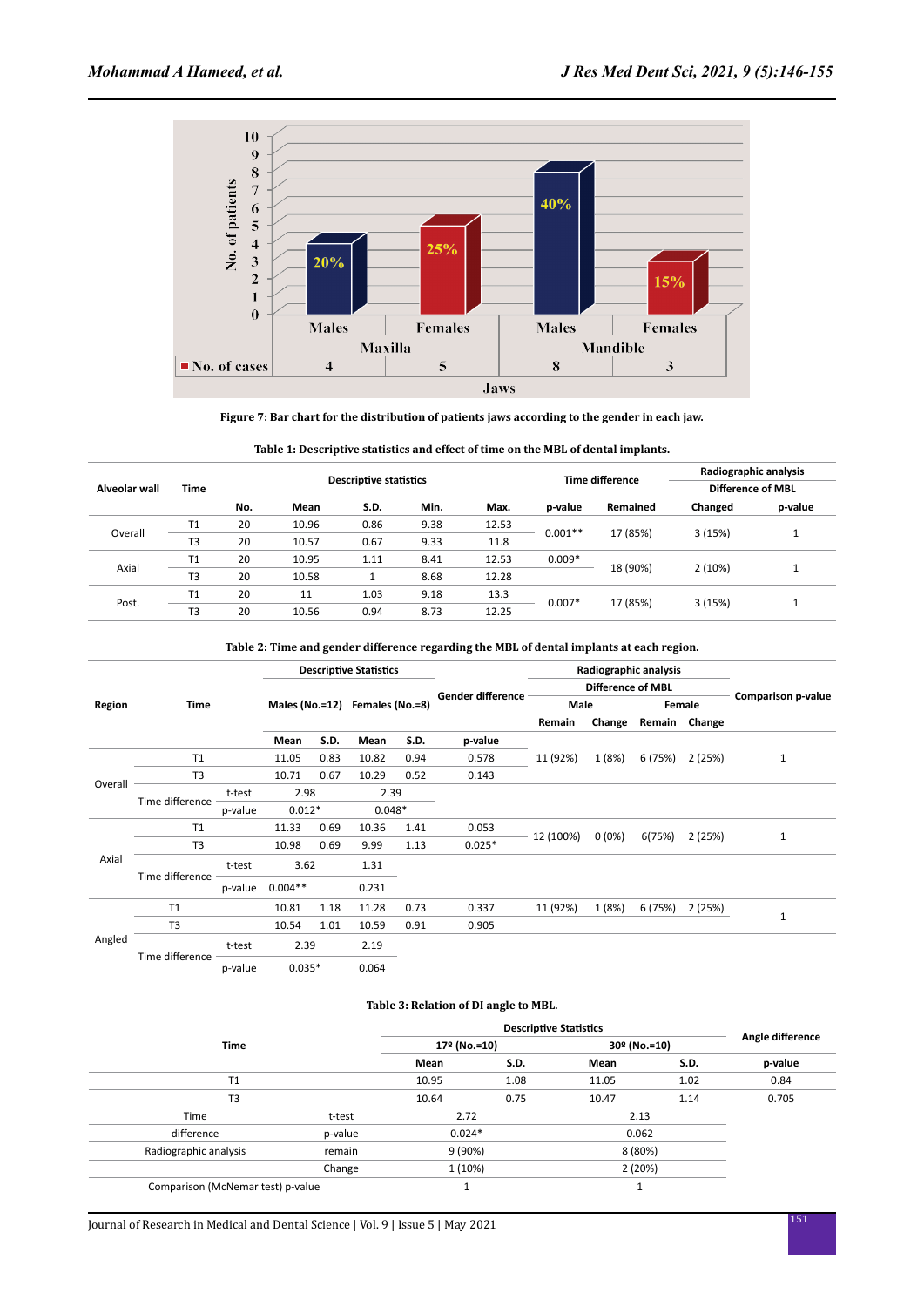there was no significant difference in maxilla at time difference as described in Table 4.

## **Relation of time and age difference regarding the MBL of dental implants at each region**

Regarding the gender, the MBL was significantly

increased around dental implant in patients  $>50y$  to patients  $\leq 50y$  (P=0.003) at different time, not only but also, the axial and angled DI in age >50y. Showed significant change in MBL at different time  $(P=0.003 \& 0.013)$  respectively as explained in a table 5.

| Table 4: Relation of time and jaw differences regarding the MBL of dental implants at each time. |  |  |
|--------------------------------------------------------------------------------------------------|--|--|
|--------------------------------------------------------------------------------------------------|--|--|

|                                   |                 |              |                 | Jaw difference |                   |      |         |
|-----------------------------------|-----------------|--------------|-----------------|----------------|-------------------|------|---------|
| Region                            | <b>Time</b>     |              | Maxilla (No.=9) |                | Mandible (No.=11) |      |         |
|                                   |                 |              | Mean            | <b>S.D.</b>    | Mean              | S.D. | p-value |
|                                   | T1              |              | 10.92           | 0.96           | 10.99             | 0.81 | 0.86    |
|                                   | T <sub>3</sub>  |              | 10.6            | 0.74           | 10.5              | 0.57 | 0.747   |
| Overall                           | Time            | t-test       | 1.68            |                | 3.35              |      |         |
|                                   | difference      | p-value      | 0.1             |                | $0.007*$          |      |         |
|                                   |                 | Remain       | 8 (89%)         |                | 9 (82%)           |      |         |
| Radiographic analysis             | change          |              | 1 (11%)         |                | 2(18%)            |      |         |
| Comparison (McNemar test) p-value |                 |              | $\mathbf{1}$    |                | $\mathbf{1}$      |      |         |
|                                   | T1              |              | 10.8            | 1.6            | 11.07             | 0.52 | 0.603   |
|                                   | T <sub>3</sub>  |              | 10.59           | 1.35           | 10.58             | 0.66 |         |
| Axial                             | Time difference | t-test       | 1.24            |                | 2.3978            |      | 0.993   |
|                                   |                 | p-value      | 0.249           |                | 0.019             |      |         |
|                                   |                 | Remain       | 8 (89%)         |                | 10 (91%)          |      |         |
| Radiographic analysis             |                 | change       | 1 (11%)         |                | 1 (9%)            |      |         |
| Comparison (McNemar test) p-value |                 |              | $\mathbf{1}$    |                | $\mathbf{1}$      |      |         |
|                                   | T1              |              | 11.04           | 0.62           | 10.97             | 1.3  | 0.889   |
|                                   | T <sub>3</sub>  |              | 10.61           | 0.91           | 10.51             | 1.01 | 0.823   |
| Angled                            |                 | t-test       | 1.48            |                | 3.31              |      |         |
|                                   | Time difference | p-value      | 0.178           |                | 0.008             |      |         |
| Radiographic analysis             |                 | Remain       | 8 (89%)         |                | 1 (11%)           |      |         |
|                                   |                 | Change       | 9(82%)          |                | 2(18%)            |      |         |
| Comparison (McNemar test) p-value |                 | $\mathbf{1}$ |                 | $\mathbf{1}$   |                   |      |         |

**Table 5: Association of time and age difference regarding the MBL of dental implants at each region.**

| Region                            | <b>Time</b>                       |         | ≤50 (No.=4)  |                   | >50 (No.=16) |      | Age difference |
|-----------------------------------|-----------------------------------|---------|--------------|-------------------|--------------|------|----------------|
|                                   |                                   |         | Mean         | S.D.              | Mean         | S.D. | p-value        |
|                                   | T1                                |         | 10.6         | 0.89              | 11.04        | 0.85 | 0.372          |
|                                   | T <sub>3</sub>                    |         | 10.18        | 0.52              | 10.63        | 0.64 | 0.21           |
| Overall                           | Time difference                   | t-test  | 1.19         |                   | 3.6          |      |                |
|                                   |                                   | p-value | 0.318        |                   | $0.003**$    |      |                |
|                                   |                                   |         |              | 3(75%)            | 14 (87%)     |      |                |
| Radiographic analysis             |                                   | change  | 1 (25%)      |                   | 2(13%)       |      |                |
|                                   | Comparison (McNemar test) p-value |         |              | $\mathbf{1}$<br>1 |              |      |                |
|                                   | T1                                |         | 10.14        | 1.3               | 11.15        | 1.01 | 0.107          |
|                                   | T <sub>3</sub>                    |         | 9.55         | 0.51              | 10.84        | 0.92 | $0.016*$       |
| Axial                             |                                   | t-test  | 1.05         |                   | 3.59         |      |                |
|                                   | Time difference                   | p-value | 0.371        |                   | $0.003**$    |      |                |
|                                   |                                   | Remain  | 2(50%)       |                   | 16 (100%)    |      |                |
| Radiographic analysis             |                                   | change  | 2(50%)       |                   | $0(0\%)$     |      |                |
| Comparison (McNemar test) p-value |                                   |         | $\mathbf{1}$ |                   | $\mathbf{1}$ |      |                |
|                                   | T1                                |         | 11.07        | 0.6               | 10.98        | 1.12 | 0.89           |
|                                   | T <sub>3</sub>                    |         | 10.83        | 0.61              | 10.49        | 1.01 | 0.535          |
| Angled                            |                                   | t-test  | 1.22         |                   | 2.81         |      |                |
|                                   | Time difference                   | p-value | 0.309        |                   | $0.013*$     |      |                |
|                                   |                                   |         |              | 4 (100%)          | 13 (81%)     |      |                |
| Radiographic analysis             | Remain<br>Change                  |         | $0(0\%)$     |                   | 3 (19%)      |      |                |
| Comparison (McNemar test) p-value |                                   | 1       |              | 1                 |              |      |                |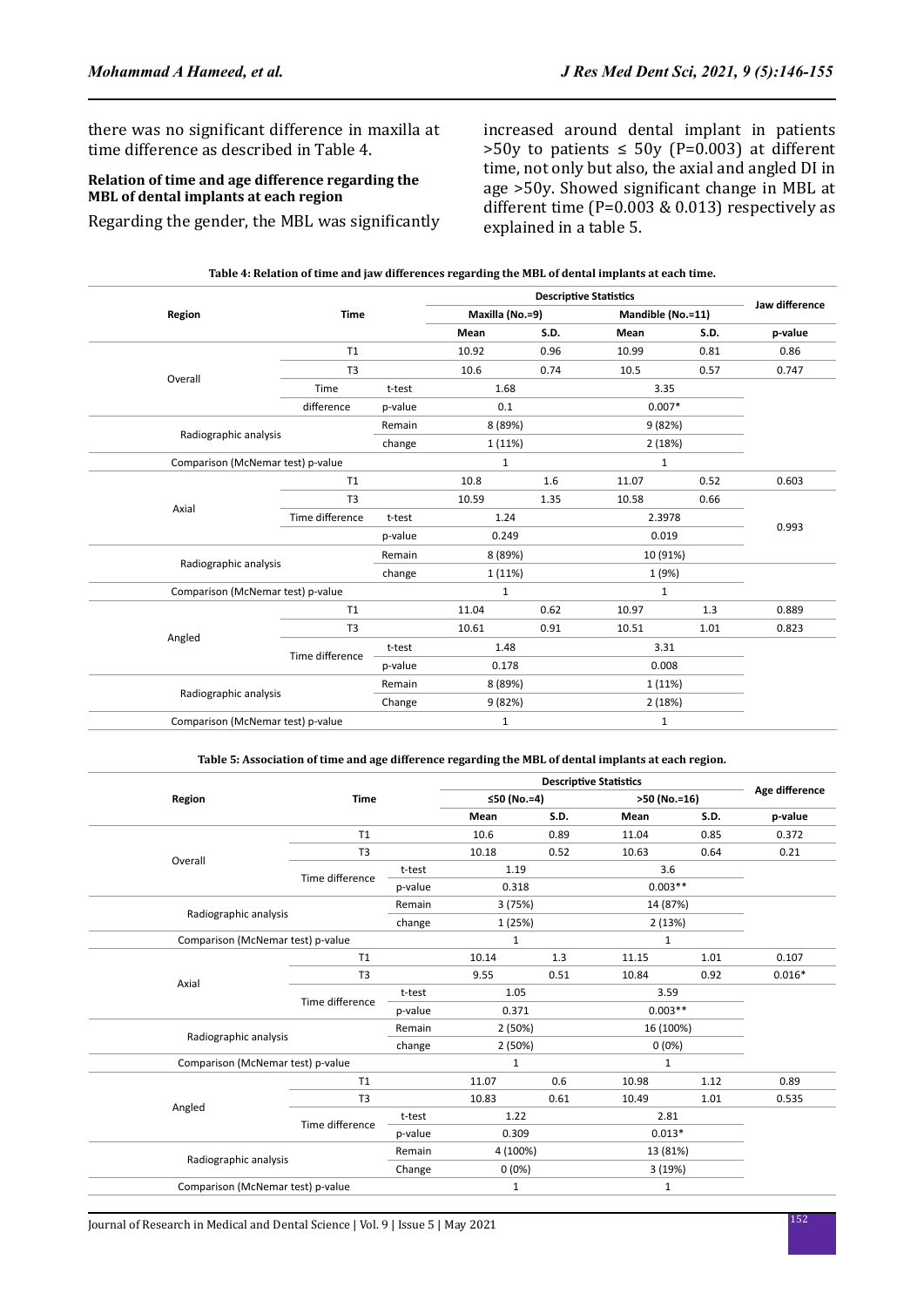## **DISCUSSION**

There was a significant decrease  $(P= 0.001)$  in the level of crestal bone at the 3rd measurement in patients treated according to the all-on-4 implants concept in overall DI with mean difference of (-0.39 mm), this may be due to bone reaction to surgical trauma, implant design and occlusal load resulting from long spans created between fixtures of all on 4 prosthesis. This is enforced by Hassan, et al. [13] who claimed that all on four group showed a significant higher bone loss than All on 6 group after 6 and 12 months. This could be attributed to several reasons; the long spans created by the all-on-4 prosthesis compared to short spans created by all on 6 ones make the prosthesis more susceptible to deformation and bending during occlusal forces. Thus, higher stresses are transmitted to the implants and could be responsible for increasing bone loss. On the other side, all on 6 creates stiffer framework, which is less susceptible to deformation. Moreover, the presence of cantilever even it was short (first molar only) may transmit increased overload for implant-support system, especially the distal implants.

Wu, et al. [14] in their vivo study stated that cantilever loading had a large effect on the bone stress and strain around dental implants in allon-four treatment. Higher bone stress and strain might increase the risk of bone overloading and the stress and strain in the surrounding bone in all-on-4 treatment with four Osseo integrated dental implants was not markedly influenced by the implant design.

This in agreement with Krennmair, et al. [15] who advocated that with 148/176 implants (37 patients, drop-out: 15%) followed for 3 years reported a significant (p < 0.001) annual differences of MBL alterations over time.

Babbush, et al. [16] in their study, one hundred sixty-nine patients (n=856 implants) stated that the mean marginal bone loss noted from baseline to the follow-up was  $0.14 \pm 0.59$  mm (P = 0.001). The duration of follow-up had no effect on the degree of marginal bone loss (P=0.154). There was no effect on the extent of marginal bone loss.

In the present study, the 2nd readings of the bone level were significantly decreased in regarding to males and >50y patients, this may be due to heavy biting force in males than females in addition to the most of males neglect oral health care and loss their teeth as consequence to the progressive periodontal disease that may result in early teeth loss.

These explanations are approved by Werbelow, et al. [17] who mentioned, that among the older patient group, leading to higher prevalence of peri-implantitis and MBL than female this approved by many studies report a higher risk for peri-implant bone loss in these patients; however, the long-term survival rate does not significantly differ mentioned by

In recent study, there was a significant decrease in MBL in the mandible with mean difference of (-0.49mm) compared to high resorption rate of maxilla (-0.32mm) this may be contributed to poor oral hygiene noticed by researcher which may be increased incidence of periimplantitis and consequently MBL, this disagrees with Browaeys, et al. [18] who found no statistically significant differences between both jaws  $(p=0.278)$ .

Considering DI angles relation to the maxilla, the study presented a non-significant loss of the marginal bone in both axial and angled implants with the mean difference (-0.21 &-0.43) mm, this may be contributed to enthusiastic instruct the patients to clean the area beneath the prosthesis and the use of soft diet and in addition to that all four implants connected by metal bar, so the force distribute equally and reduce occlusal force. This is in the same line with the study of Sthita, et al. [19] who claimed that the mean marginal bone loss was 0.46mm in the mandible and 0.09 mm in the maxilla seen below the implant abutment interface. The marginal bone loss is higher in this study for tilted implants was 0.37 mm as compared to the axial implants 0.27 mm, the marginal bone loss around tilted implants was higher and was statistically significant  $(p=0.539>0.05)$ .

These results are not in accordance with study of Werbelow, et al. [17] on 23 patients and the restoration of 170 dental implants in 32 edentulous jaws. They stated that the angulation of the implants had no influence on radiographic bone loss. Hopp, et al. [20] advocated in their study, that the marginal bone loss at 5 years follow up be not significantly affected by the implant orientation (axial/tilted) in the maxillary bone this is not in same line with recent result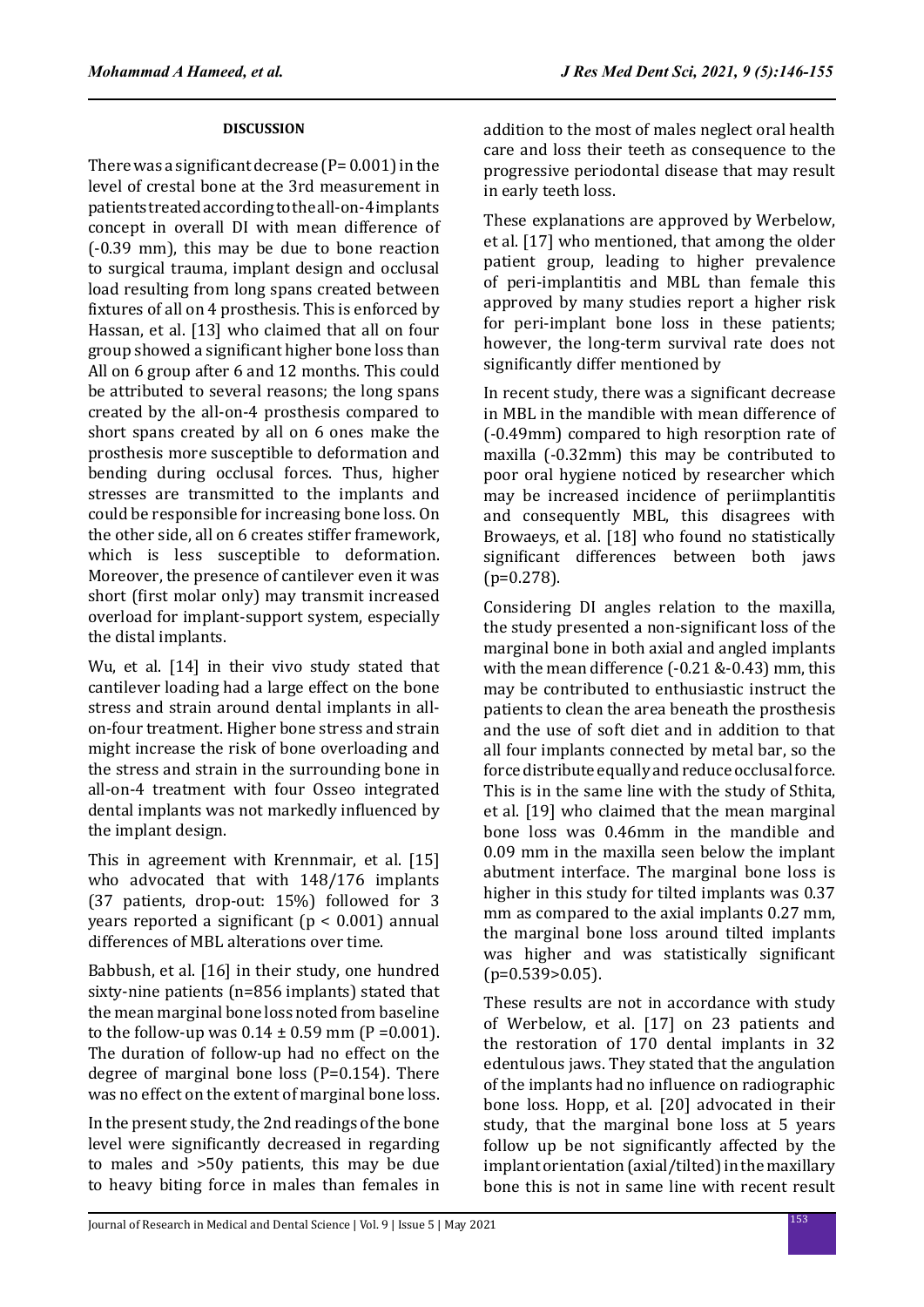of research. The present study in cross line with Browaeys, et al. [18] who performed a multivariate analysis (mixed-model) to examine differences in bone loss between implants in the upper and lower jaw and between straight and tilted implants and showed that bone loss was not significantly different between straight and tilted implants (p=0.605) after 3 years.

#### **Radiographical analysis of MBL**

**Success (optimum health):** < 2 mm radiographic bone loss from initial surgery.

**Satisfactory survival:** 2–4 mm radiographic bone loss.

**Compromised survival:** Radiographic bone loss >4 mm (less than 1/2 of implant body).

### **Failure (clinical or absolute failure)**

Radiographic bone loss >1/2 length of in this respect, the radiographical analysis presented in this research is the first performed to report crestal bone loss data 24 weeks after implant restoration using a flap surgical technique. In the one hand, the stastical analysis registered significant changes in MBL in relation to different variables like: Total DI in relation to time, gender, mandible and to patient's age >50 y (P=0.001, M=0.012 & F= 0.048, 0.007 & 0.003) respectively. These result in contrast from the radiographic point of view that demonstrated no significant changes in relation to the previous variables (P=1).

On the other hand, some statically analysis that recorded non-significant changes in relation to different variables like axial and angled DI in relation to females (P=  $0.231\& 0.064$ ), angled  $30\degree$ DI (0.062), total DI in maxilla (P=  $0.100$ ) & overall DI in patients ≤50 v ( $P = 0.318$ ), these noted in accordance with radiographic analysis that presented with non-significant changes (P=1) for all previously mentioned variables respectively.

#### **CONCLUSION**

All-on-4–style full-arch dental implant procedures have one of the highest success rates of any treatment in dental treatments; the technique is also among the most difficult and can be fraught with obstacles. The present study showed good clinical outcomes when using two tilted and two axial implants and a fixed prosthesis for rehabilitation of the edentulous ridges. Survival rate if DI was 95.24% and patients benefited from the use of the All-on-4 treatment concept. However, unacceptable ongoing bone loss may be a warning sign of future problems and needs clinical attention. Overloading and surgery-related aspects need to be further experience as possible as much. MBL had significant changes in both males and females. There was irrelevant clinical analysis result in comparison to the statistical analysis in relation to stability and MBL with different variables.

#### **REFERENCES**

- 1. Chan MH, Holmes C. Contemporary "All-on-4" concept. Dent Clin 2015; 59:421-470.
- 2. Weir D. Implant treatment planning for the edentulous patient: A graftless approach to immediate loading. Nature Publishing Group 2011.
- 3. Raes F, Renckens L, Aps J, et al. Reliability of circumferential bone level assessment around single implants in healed ridges and extraction sockets using cone beam CT. Clin Implant Dent Related Res 2013; 15:661-672.
- 4. Boronat A, Peñarrocha M, Carrillo C, et al. Marginal bone loss in dental implants subjected to early loading (6 to 8 weeks postplacement) with a retrospective short-term follow-up. J Oral Maxillofac Surg 2008; 66:246-250.
- 5. Haiat G, Wang HL, Brunski J. Effects of biomechanical properties of the bone–implant interface on dental implant stability: From in silico approaches to the patient's mouth. Annual Review Biomed Eng 2014; 16:187-213.
- 6. De Barros e Lima Bueno R, Dias AP, Poncea KJ, et al. Bone healing response in cyclically loaded implants: comparing zero, one, and two loading sessions per day. 2018; 85:152-161.
- 7. Wazen RM, Currey JA, Guo H, et al. Micromotion-induced strain fields influence early stages of repair at bone– implant interfaces. Acta Biomater 2013; 9:6663-6674.
- 8. Liu Y, Wang J. Influences of microgap and micromotion of implant–abutment interface on marginal bone loss around implant neck. Arch Oral Biol 2017; 83:153- 160.
- 9. Bryant SR. Oral implant outcomes predicted by age-and site-specific aspects of bone condition: National Library of Canada 2001.
- 10. Linkevicius T, Puisys A, Vindasiute E, et al. Does residual cement around implant-supported restorations cause peri-implant disease? A retrospective case analysis. Clin Oral Implant Res 2013; 24:1179-1184.
- 11. Naveau A, Shinmyouzu K, Moore C, et al. Etiology and measurement of peri-implant crestal bone loss (CBL). J Clin Med 2019; 8:166.